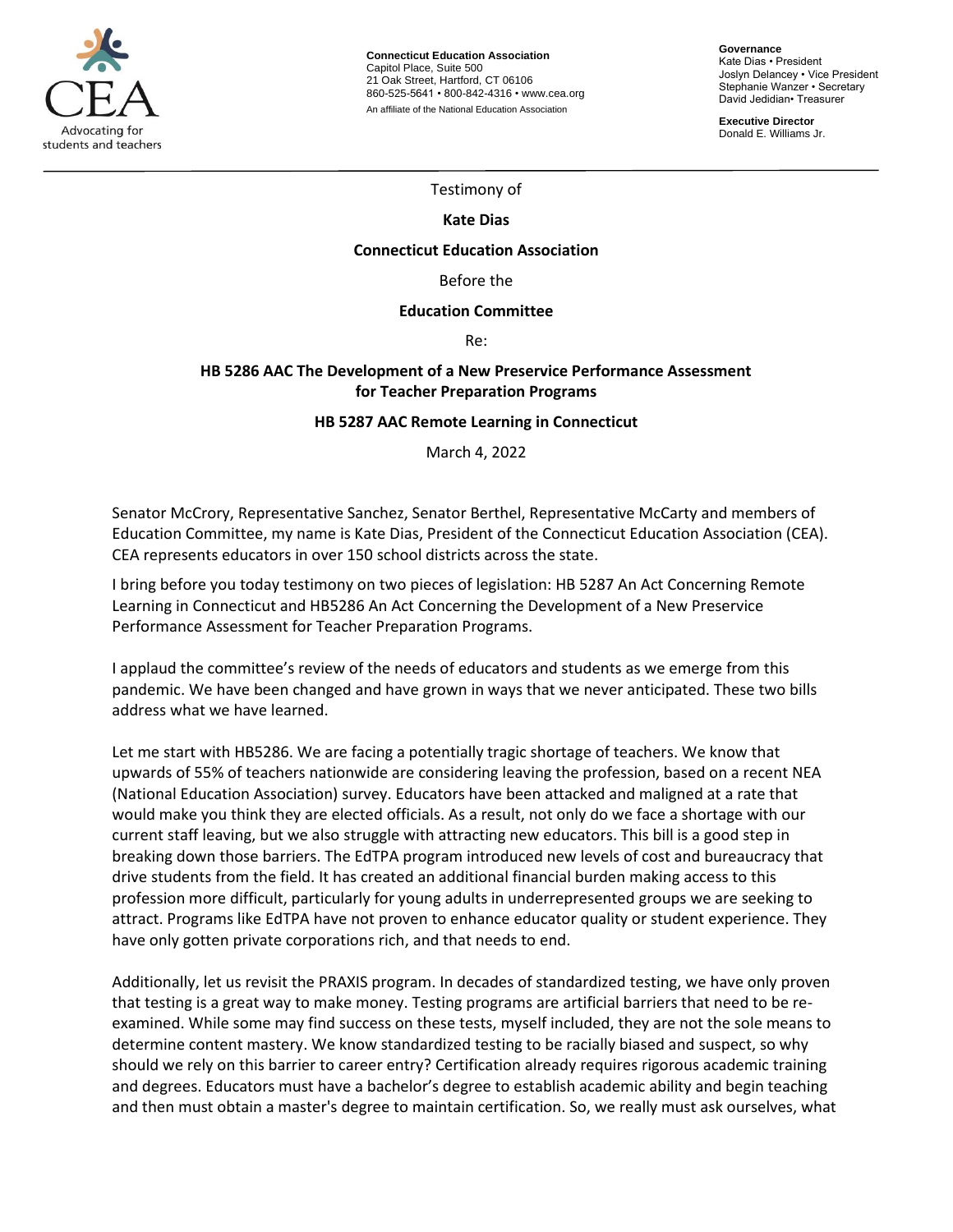is the purpose of the PRAXIS test? Again, testing agencies make big money off these tests, and our aspiring and potential educators do not need them to demonstrate content mastery. I strongly encourage you to abandon this outdated and racially bias reliance on standardized testing.

With respect the HB5287 I encourage the committee to learn along with me. I worked as a remote teacher last year. I know where it worked and where it did not. I saw the potential and the pitfalls. That is why I am proudly serving on the Remote Learning Commission established by the legislature last session. The work of the Commission has been insightful and provided a great deal of information for us to digest. My concern regarding HB5287 is that it fast-tracks a remote learning school for kindergarten to grade 12. I am not convinced that this statewide program is desirable and economically feasible. Through the Commission, we reviewed the work of the Virginia, Florida, and Massachusetts programs. These programs were expensive and did not yield tremendous outcomes. And in the case of the Massachusetts program, representatives of the program who presented to the Commission referred to their students as damaged. This begs the question for me, what would our program exist to do? When I ask that question, at best, I get answers like "help the medically fragile" and "improve equity."

Let's tackle the first desire: medically fragile students have long existed in school systems. They often require personalized learning and a system of homebound tutors to meet their needs. In some cases, a medically fragile student accesses online learning platforms under the direction of a local educator who can ensure that the student has needed support to succeed. Medically fragile students need caring adults who are connected to their communities.

The concerns around equity are more complex. I agree that there is a place for remote learning to expand local course offerings. If localities can work together to provide an online learning experience to students who would not otherwise have access to such an opportunity, that would make sense. Success would require that the learner be motivated, engaged and supported by local educators.

In Virginia, this is where their model excelled. This example of remote instruction can open doors when properly supported by on-sight educators. However, participation in an entirely remote program has proven to have adverse effects on students, particularly among vulnerable populations. Increases in truancy and decreases in engagement are common for students in a fully remote learning environment. When Virginia, Florida and Massachusetts made their different cases for remote instruction, none of them suggested that their approach would resolve equity or programming issues. In all three cases, the programs served students who were considered "at-risk" populations – last resort programs for students who have struggled. I would argue that it is a dangerous road for the population of students who need more supportive adult contact, not less. Additionally, all our concerns regarding student mental health are near-impossible to navigate in a remote environment. Students just disappear from the online learning world, and that is dangerous.

In a national survey of teachers by the EdWeek Research Center in May 2020 (i.e., during the height of the pandemic), nearly 45% of teachers reported that their students had lower levels of engagement compared to before the pandemic.<sup>i</sup> These national findings complement findings from a November 2020 CEA survey of Connecticut teachers.<sup>ii</sup> More than half of teachers said their biggest challenges and obstacles were,

- not seeing students face to face,
- parents not able to assist students with their schoolwork, and